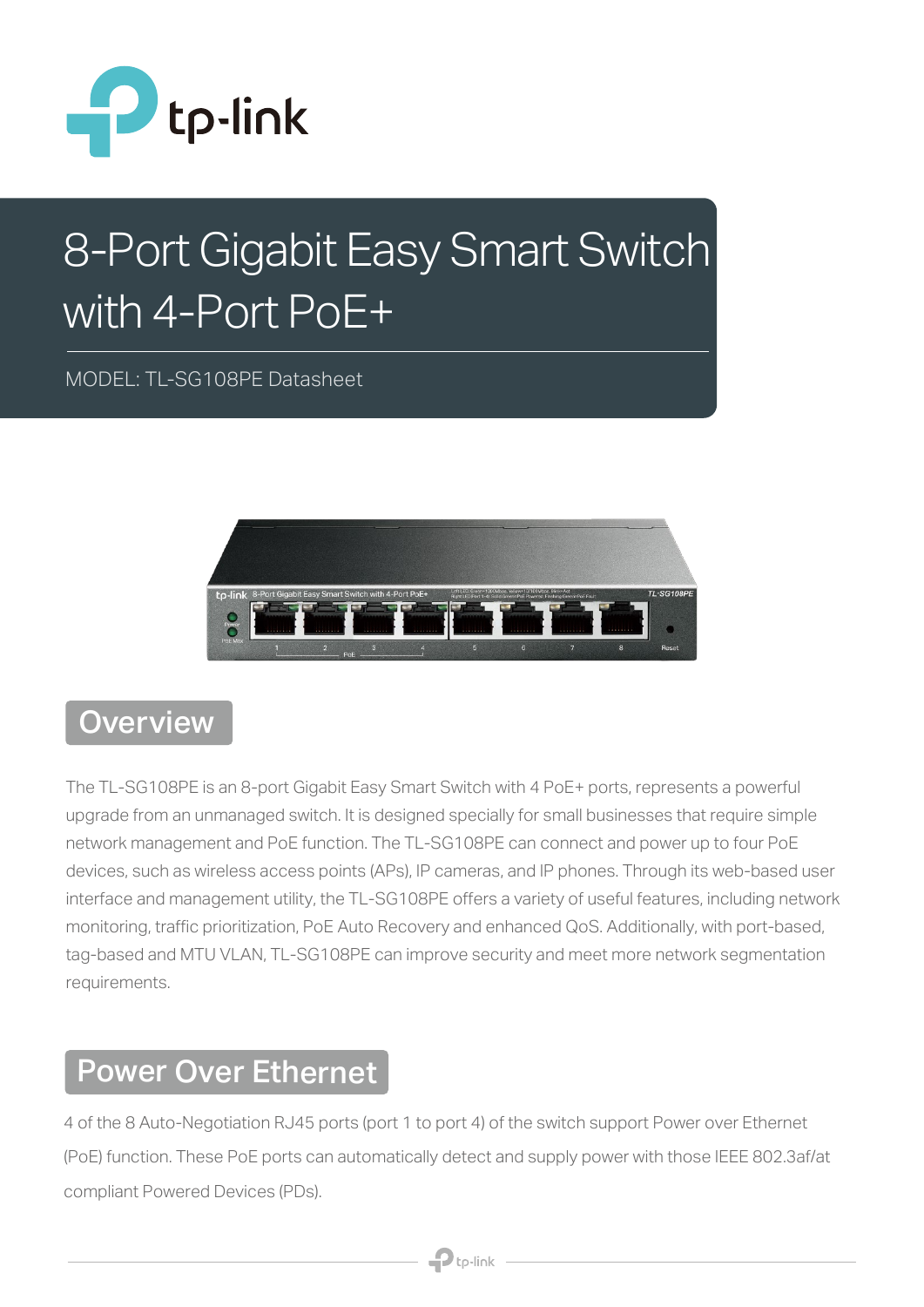#### Overload Arrangement

TL-SG108PE has the priority function which will help protect the system when the system power is overloaded. If all PoE PDs power consumption is ≥ 64 W, a priority will be arranged among the PoE ports, then the system will cut off the power of the lowest-priority port.

#### Port Priority Function

Priority (port 1>port 2>port 3>port 4): This function will help protect the system if the system power becomes overloaded. For example, Port 1, 2 and 4 are consuming 15.4 W respectively. If an additional PoE device with 20 W is inserted to port 3, the system will cut off the power of port 4 to compensate for the overload.

### Effective Management

TL-SG108PE offers network monitoring for users to observe traffic behavior. Through its web-based user interface and management utility, the TL-SG108PE offers a variety of useful features, including network monitoring, traffic prioritization, PoE Auto Recovery and enhanced QoS.

With Port Mirroring, Loop Prevention and Cable Diagnostics features, TL-SG108PE can identify and even locate connection problems on your business network. Also, administrators can designate the priority of the traffic based on Port Priority, 802.1P Priority and DSCP Priority, to ensure that voice and video are always clear, smooth and lag-free.

Additionally, to improve security and network performance, TL-SG108PE supports MTU VLAN, port-based VLAN and 802.1Q-based VLAN functions. PoE Auto Recovery automatically reboots your dropped or unresponsive PoE-powered devices.

TL-SG108PE is an upgrade from the plug-and-play Unmanaged Switch, delivering great value while empowering your network and similarly delivering great value to the end user.

#### Easy to Use

TL-SG108PE is easy to use and manage. Auto MDI/MDI-X crossover on all ports eliminate the need for crossover cables or uplink ports. Auto-negotiation on each port senses the link speed of a network device (either 10, 100, or 1000 Mbps) and intelligently adjusts for compatibility and optimal performance. Its compact size makes it ideal for desktops with limited space. Dynamic LED lights provide real-time work status display and basic fault diagnosis.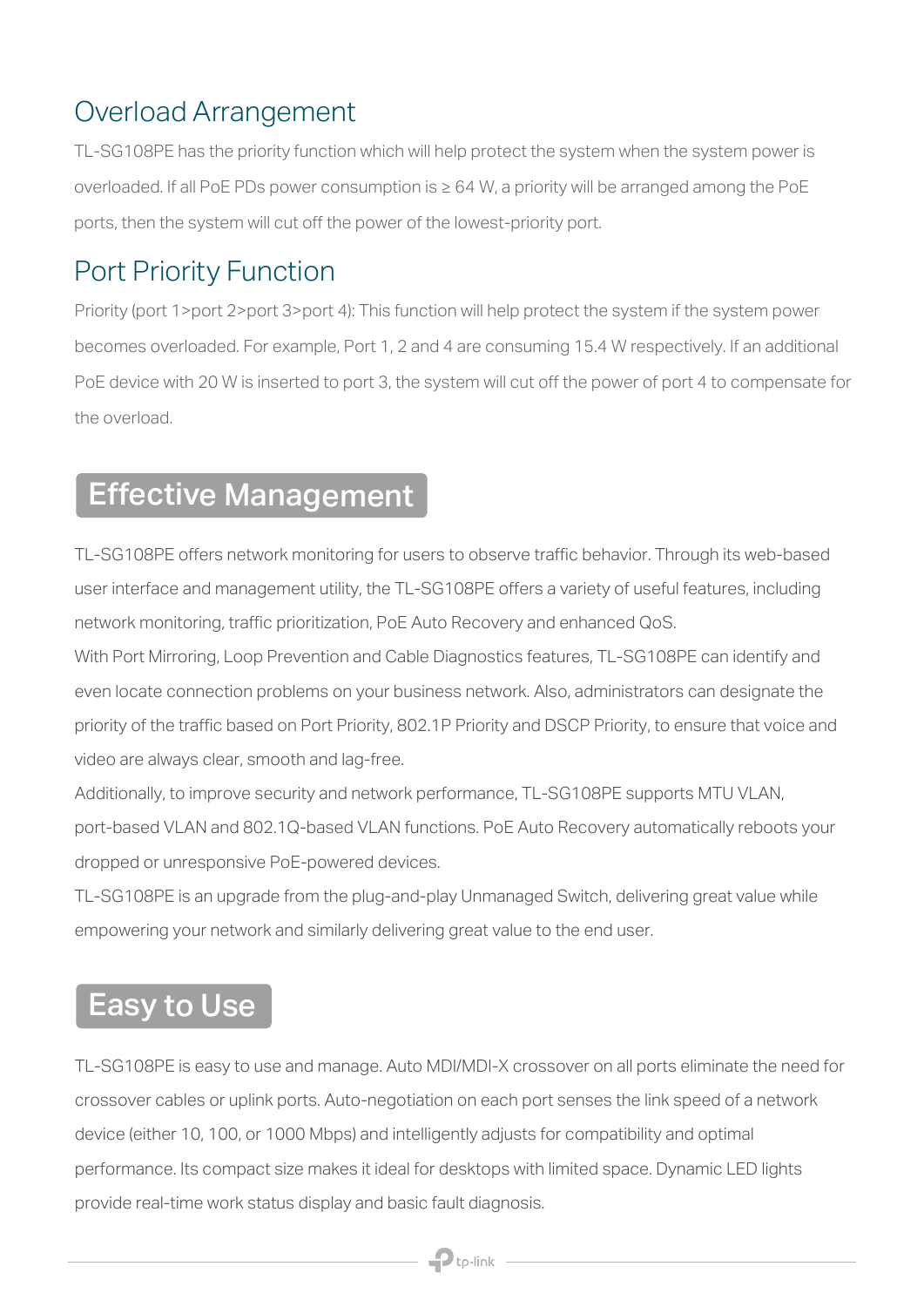## **Specifications**

#### Hardware Features & Performance

| Product Picture        |                              | <b>ARRIVETS</b>                                                                                                                                                                                                  |
|------------------------|------------------------------|------------------------------------------------------------------------------------------------------------------------------------------------------------------------------------------------------------------|
| Model                  |                              | TL-SG108PE                                                                                                                                                                                                       |
| Physical Fea-<br>tures | Interface                    | 8 10/100/1000 Mbps RJ45 Ports                                                                                                                                                                                    |
|                        | PoE Standard                 | 802.3af/at                                                                                                                                                                                                       |
|                        | PoE Ports                    | Port 1-4, up to 30 W per port                                                                                                                                                                                    |
|                        | PoE Power Budget             | 64 W                                                                                                                                                                                                             |
|                        | <b>External Power Supply</b> | External Power Adapter (output: 53.5 VDC/1.31 A)                                                                                                                                                                 |
|                        | Max Power<br>Consumption     | 4.36 W (220 V/50 Hz. no PD connected)<br>76.35 W (220 V/50 Hz. with 64 W PD connected)                                                                                                                           |
|                        | Max Heat Dissipation         | 14.87 BTU/h (no PD connected)<br>260.35 BTU/h (with 64 W PD connected)                                                                                                                                           |
|                        | Fan Quantity                 | Fanless                                                                                                                                                                                                          |
|                        | LED                          | Power, PoE Max, Speed/Link/Act, PoE Status (Port 1-Port 4)                                                                                                                                                       |
|                        | Certification                | CE, FCC                                                                                                                                                                                                          |
|                        | <b>Dimensions</b>            | $6.2 * 4.0 * 1.0$ in. (158 $*$ 101 $*$ 25 mm)                                                                                                                                                                    |
|                        | Environment                  | Operating Temperature: 0°C to 40°C (32°F to 104°F)<br>Storage Temperature: -40°C to 70°C (-40°F to 158°F)<br>Operating Humidity: 10% to 90% RH, non-condensing<br>Storage Humidity: 5% to 95% RH, non-condensing |
| Performance            | <b>Switching Capacity</b>    | 16 Gbps                                                                                                                                                                                                          |
|                        | Forwarding Rate              | 11.9 Mpps                                                                                                                                                                                                        |
|                        | <b>MAC Address Table</b>     | 4K                                                                                                                                                                                                               |
|                        | Packet Buffer Memory         | 1.5 Mb                                                                                                                                                                                                           |
|                        | Jumbo Frame                  | 16 KB                                                                                                                                                                                                            |

Note: PoE budget calculations are based on laboratory testing. Actual PoE power budget is not guaranteed and will vary as a result of client limitations and environmental factors.